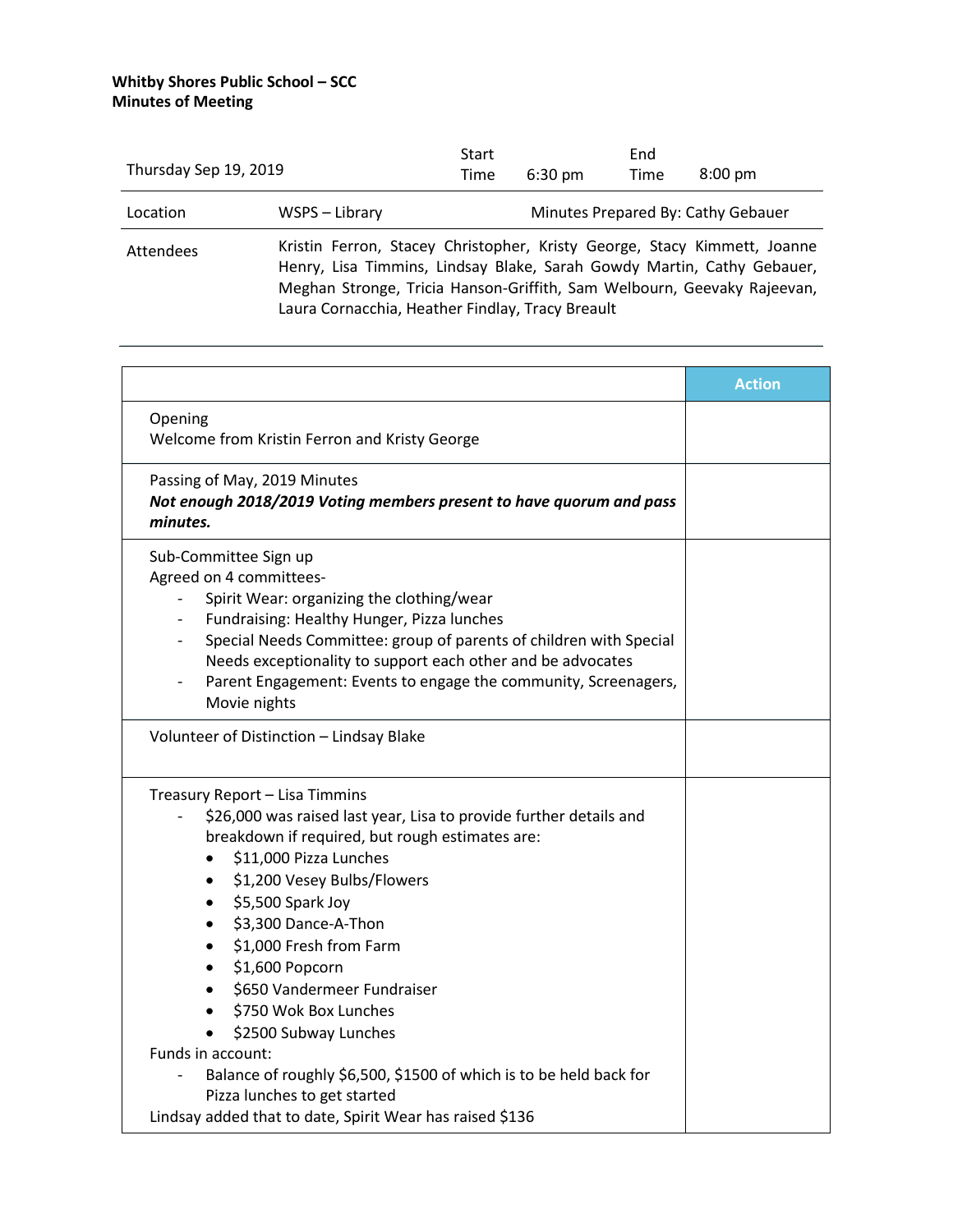|                                                                            | <b>Action</b> |
|----------------------------------------------------------------------------|---------------|
| Administration Report - Kristin Ferron and Stacey Christopher              |               |
| <b>Welcome Back</b>                                                        |               |
| New Teachers-based on school enrollment, the Board approved                |               |
| adding a new Grade One class. The transition has been positive -           |               |
| new Grade One class brought together earlier in the day (Stacey            |               |
| Christopher indicated that this was a great experience for all). This      |               |
| is a positive with lower class size, working with the children on the      |               |
| transaction                                                                |               |
| Money allocation at final May, 2019 meeting - green screens, a             |               |
| beautiful new mural, added new sitting and adding new outdoor              |               |
| space, inquiry backpacks. Admin thanked SCC for contributions.             |               |
| <b>Upcoming SCC Meeting Dates:</b>                                         |               |
| October 22 <sup>nd</sup> (subsequently moved to October 29 <sup>th</sup> ) |               |
| November 21 <sup>st</sup>                                                  |               |
| January 14th                                                               |               |
| February 13th                                                              |               |
| March 5 <sup>th</sup>                                                      |               |
| April 16 <sup>th</sup>                                                     |               |
| May 28th                                                                   |               |
| <b>Voting Members</b>                                                      |               |
| An email went out to past voting members and on social media               |               |
| Will declare who would like to be a voting member, assess                  |               |
| Commitment                                                                 |               |
| 10 people opted to be voting members during the meeting:                   |               |
| Lindsay Blake                                                              |               |
| Geevaky Rajeevan                                                           |               |
| Sarah Martin                                                               |               |
| Joanne Henry                                                               |               |
| Laura Cornacchia                                                           |               |
| Sam Welbourn                                                               |               |
| <b>Meghan Stronge</b>                                                      |               |
| <b>Tricia Hanson-Griffith</b>                                              |               |
| Cathy Gebauer                                                              |               |
| Kim Garland (not present but expressed interest by email)                  |               |
| Email correspondence from Admin and social media notices to be             |               |
| posted to let community know that other community members                  |               |
| have until September 30 to express interest in becoming a voting           |               |
| member for 2019/2020 year.                                                 |               |
| <b>Executive Council</b>                                                   |               |
| Kristy and Stacey explained the role of the Chair and the Vice-Chair       |               |
| Lisa Timmins - Chair                                                       | Passed        |
| Sam Welbourn - Co-Chair                                                    | Passed        |
| Thank you from group to Kristy and Stacey                                  |               |